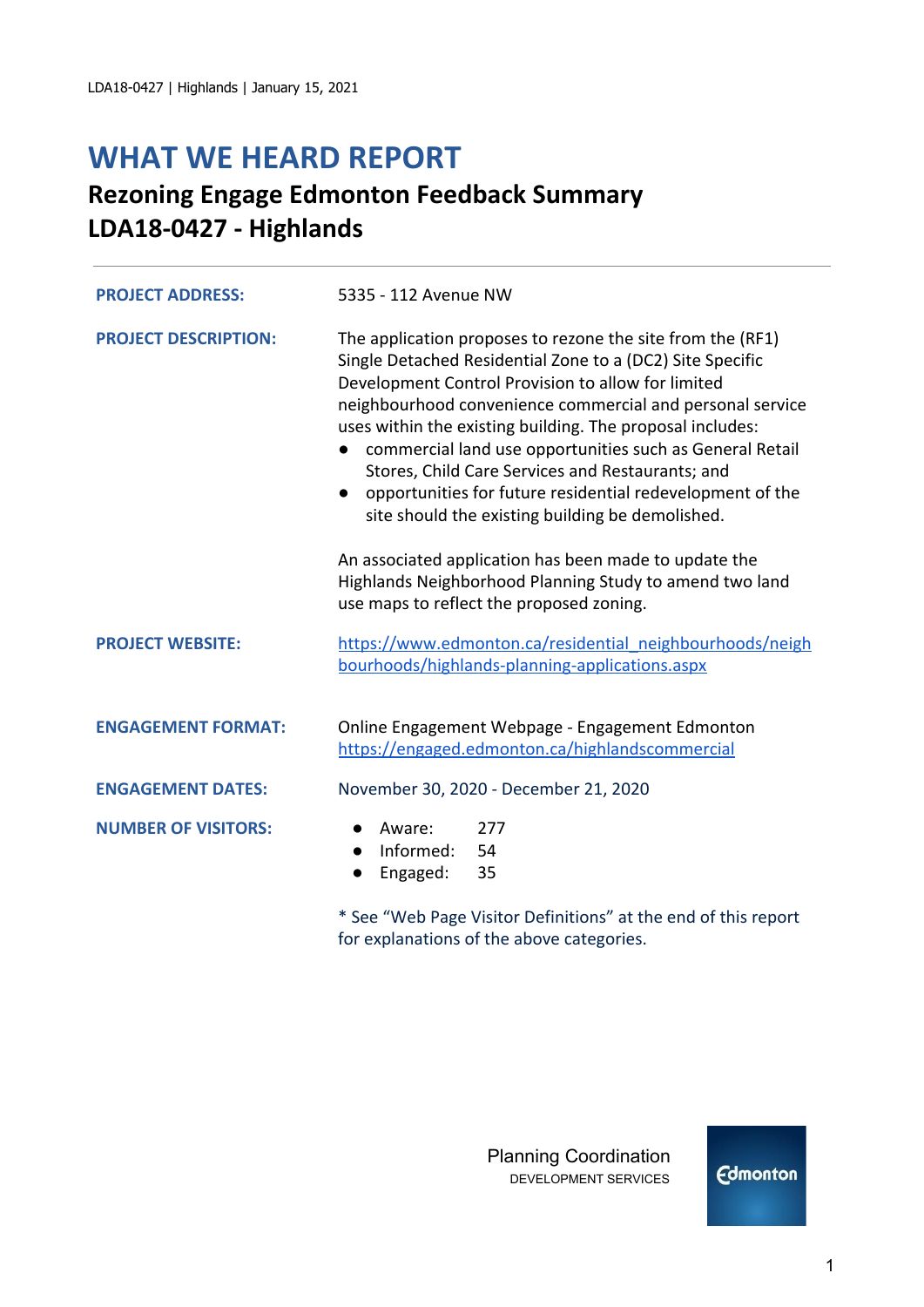| <b>TYPE OF ENGAGEMENT</b>                                                     | <b>DATE</b>                              | <b>RESPONSES/ RECIPIENTS</b>                                                                                                             |
|-------------------------------------------------------------------------------|------------------------------------------|------------------------------------------------------------------------------------------------------------------------------------------|
| Initial Advance Notice from<br>the City (Rezoning to CNC)                     | August 29, 2018                          | Recipients: 34<br>Responses in support: 1<br>Responses with concerns: 3<br>Requests for additional information: 1                        |
| <b>Highlands Planning</b><br><b>Applications Webpage</b>                      | August 20, 2018                          | N/A                                                                                                                                      |
| Sign Posted on Site<br>(CNC Rezoning)                                         | September 6, 2018                        | N/A                                                                                                                                      |
| <b>Public Hearing</b><br>(CNC Rezoning)                                       | March 11, 2019                           | Application referred back to consider<br>further options including direct<br>control zoning and to return to a<br>future Public Hearing. |
| Public Engagement, City<br><b>Hosted Event</b>                                | April 9, 2019<br>$6 - 8$ pm              | 35 Attendees                                                                                                                             |
| Second Advance Notice from<br>the City (DC2 Rezoning)                         | April 30, 2020                           | Recipients: 34<br>Responses with concerns: 5                                                                                             |
| <b>Public Engagement Notice</b><br>from the City (Online<br>Engaged Edmonton) | November 25, 2020                        | Recipients: 34                                                                                                                           |
| Public Engagement, City<br><b>Event (Online Engaged</b><br>Edmonton)          | November 30, 2020 -<br>December 21, 2020 | Responses opposed: 16<br>Responses in support: 13<br>Responses in neutral position: 2                                                    |

#### **ABOUT THIS REPORT**

Information in this report includes responses to the advanced notices and feedback gathered through the Engaged Edmonton platform between November 30, 2020 - December 21, 2020. This report will be shared with those who emailed the file planner, and/or provided an email address on the Engaged Edmonton website, as well as with the applicant and the Ward Councillor.

Input from Edmontonians will be used to inform conversations with the applicant about potential revisions to the proposal to address concerns or opportunities raised. Feedback will also be

> Planning Coordination DEVELOPMENT SERVICES

**Edmonton**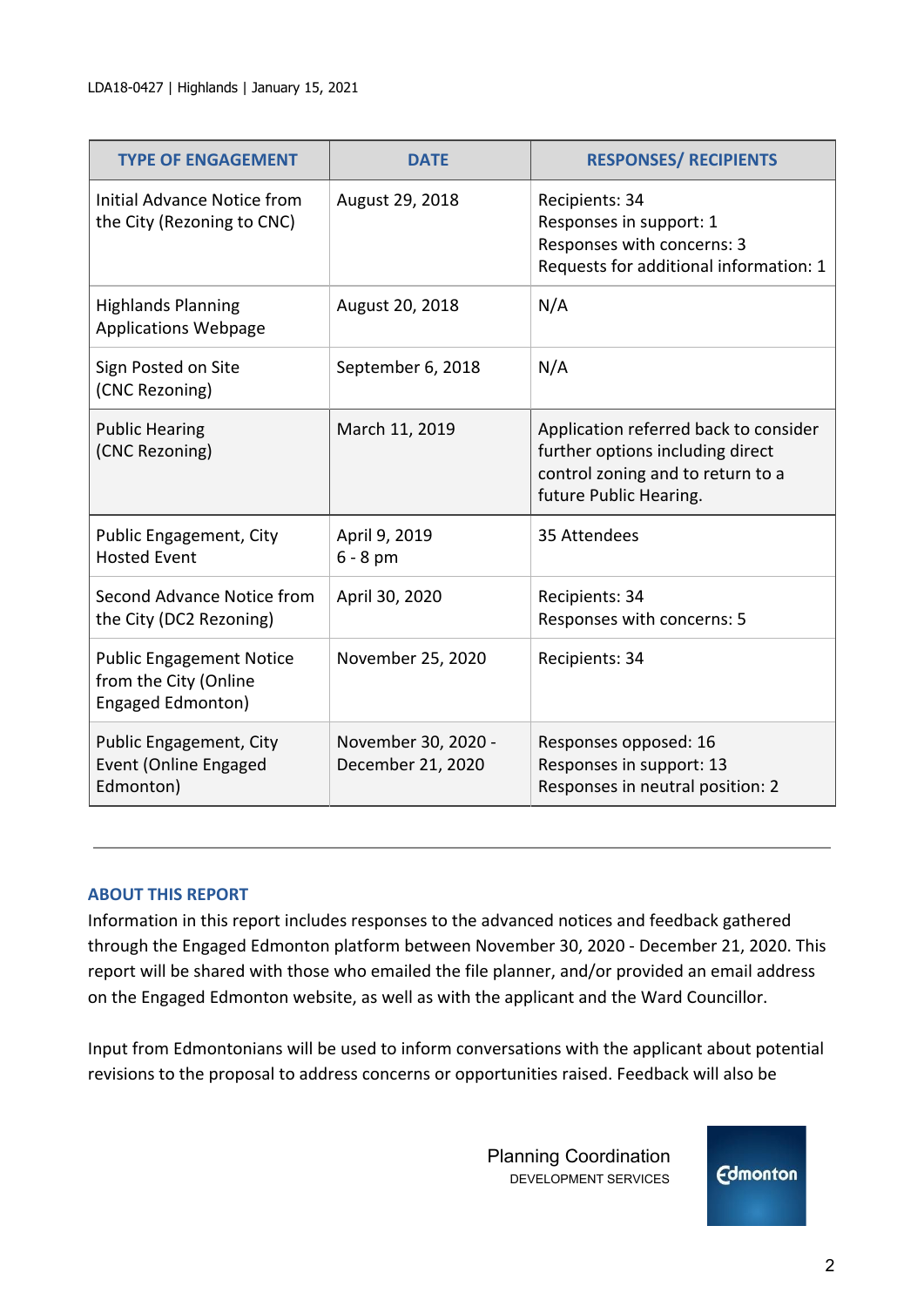LDA18-0427 | Highlands | January 15, 2021

summarized in the report to City Council if/when the proposed rezoning advances to a future City Council Public Hearing for a decision.

It should be noted that while 49 responses were provided to the website as part of this engagement session, 14 of these responses were duplicated entries from the same user. These 14 duplicate submissions were not included in the summary of feedback found below.

These duplicated comments have not been removed from the website for the project and are still available to be reviewed at [engaged.edmonton.ca/highlandscommercial](https://engaged.edmonton.ca/highlandscommercial).

#### **ENGAGEMENT FORMAT**

The engagement session was an online format where attendees were able to view a website with project, planning process, and contact information. Participants were encouraged to ask questions of City Staff and the applicant in an online "Share Your Thoughts" & "Ask Your Questions" - format.

The comments are summarized by the main themes below with the number of times a similar comment was made by participants recorded in brackets following that comment. The questions asked and their answers are also included in this report.

#### **WHAT WE HEARD**

| <b>OVERALL SUMMARY OF 35 COMMENTS RECEIVED</b> |             |                   |  |
|------------------------------------------------|-------------|-------------------|--|
| $\vert$ Opposed: 16                            | Support: 13 | <b>Neutral: 2</b> |  |

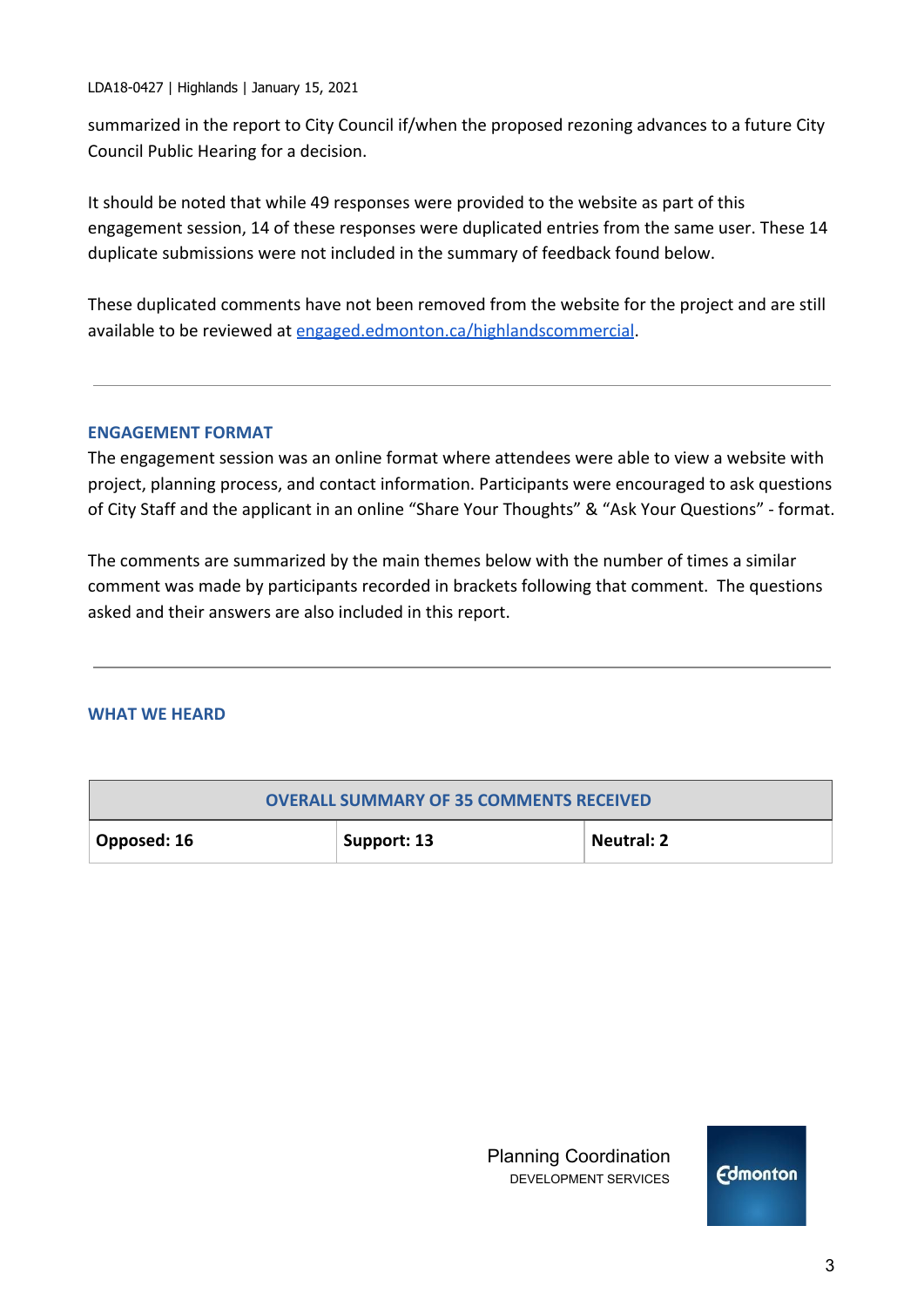#### **SUMMARY OF COMMENTS**

#### **A full transcript of comments can be found at [engaged.edmonton.ca/highlandscommercial](https://engaged.edmonton.ca/highlandscommercial)**

#### **General:**

- $\bullet$  General support of the proposal (x10)
- General non-support of the proposal (x8)
- Need more amenities in Highlands such as local commercial uses/coffee shops/grocery stores (x6)
- Building is unattractive/an eyesore (x4)
- Location of property is inappropriate for commercial development as it is located in the middle of a residential street (x3)
- The property owner did not do due diligence when buying this property and now want to change zoning at the expense of the neighbourhood (x2)
- This building cannot be maintained unless they trespass on the neighbours property (x2)
- Property should be redeveloped, but as a residential building (x2)
- Concerns regarding safety (x2)
- The owner of this property does live in this neighbourhood and does not care about potential negative impacts to the neighbourhood
- Current land owner makes loud noises in the night/very early morning and concerned this will become worse if zoned for commercial uses
- Purchased home with the understanding that the RF1 zoning meant this site would be redeveloped as a house not a commercial use
- The City should take into account previous bylaw infractions by property owners when making decisions on rezonings
- Maintaining this property as RF1 will increase housing in established neighbourhoods
- Application goes against the Highlands Neighborhood Planning Study
- Concern that this application will set a precedent for Highlands

#### **Parking and Traffic:**

- General concerns regarding traffic and parking (x14)
- Damage has been caused to a neighbour's garage from trucks accessing the property (x2)
- City should consider putting angled parking at this location to slow down traffic and provide more parking

#### **Uses:**

● Businesses at this location should maintain and support the good qualities of the neighbourhood (x2)

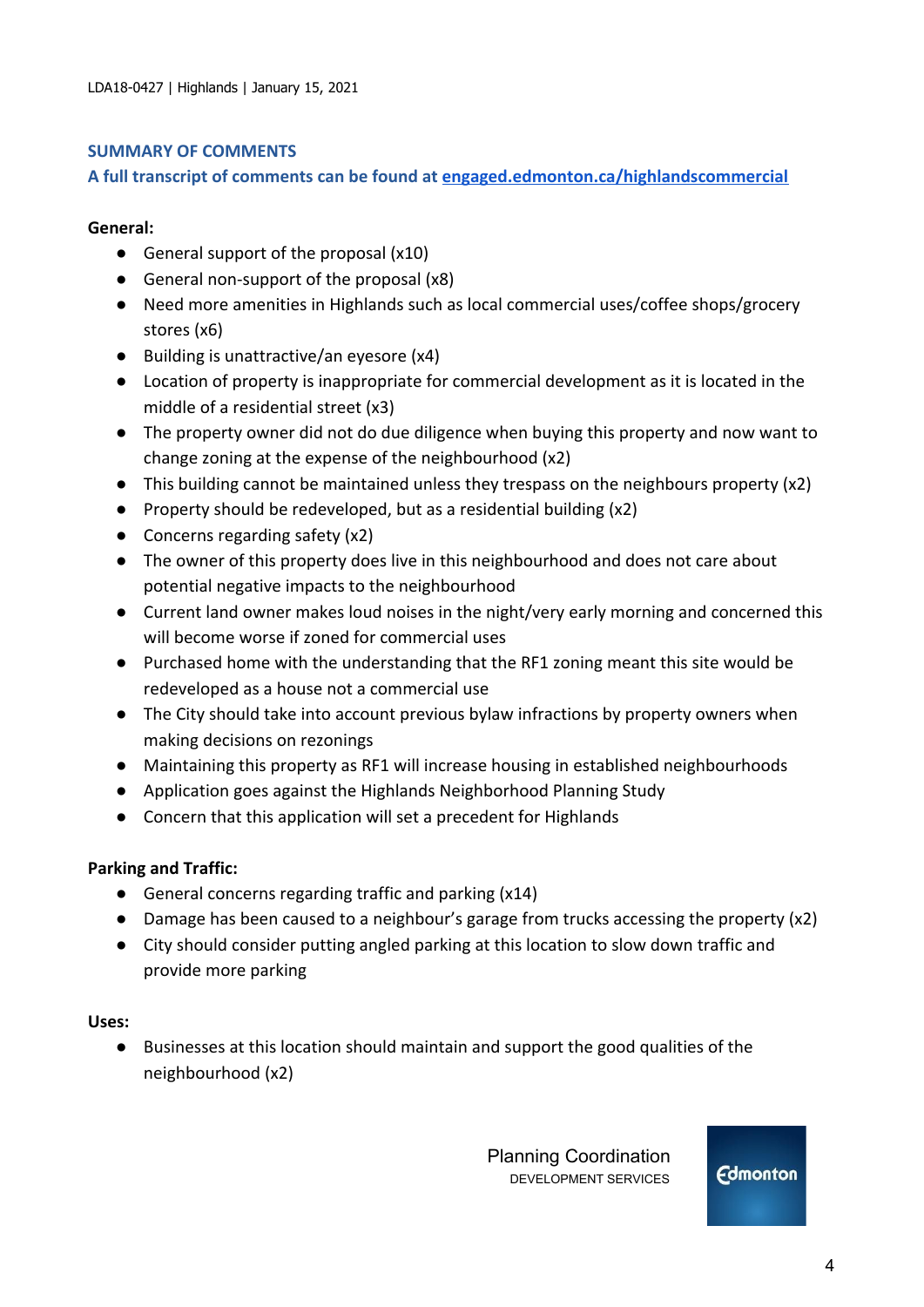LDA18-0427 | Highlands | January 15, 2021

- Commercial uses at this location would be convenient for people who live here  $(x2)$
- Need more clarity on potential commercial uses (x2)
- Proposed uses are undesirable (x2)
- Restaurants and pubs are already located 10 blocks west of the site which is walking distance from the site
- Convenience stores are already located on 118 Avenue which is walking distance from the site
- Concerns regarding a potential bar/pub located next to a childcare facility and church
- Do not need more liquor stores in low income neighbourhoods
- Proposed uses are too broad and general

#### **Operations:**

- This is a problem property and should not be allowed to be rezoned (x4)
- Concerns regarding odour and waste (x3)
- This is a problem property and should be rezoned to allow for development
- Concerns regarding operating hours of potential businesses
- Concerns regarding noise

## **Process, Notification, Transparency:**

- Community comments from the April 9, 2019 engagement event do not accurately reflect what was said at that meeting as it was primarily not in support of rezoning (x3)
- Concerns that the City and Council does not listen to its residents when they dont want something (x3)
- Concerns regarding lack of responses from City Staff and Councillor
- Received the notice in the mail after the event started

## **Web Page Visitor Definitions**

#### Aware

An aware visitor, or a visitor that we consider to be 'aware', has made one single visit to the page, but not clicked any further than the main page.

## Informed

An informed visitor has taken the 'next step' from being aware and clicking on something. We now consider the visitor to be informed about the project. This is done because a click suggests interest in the project.

## Engaged